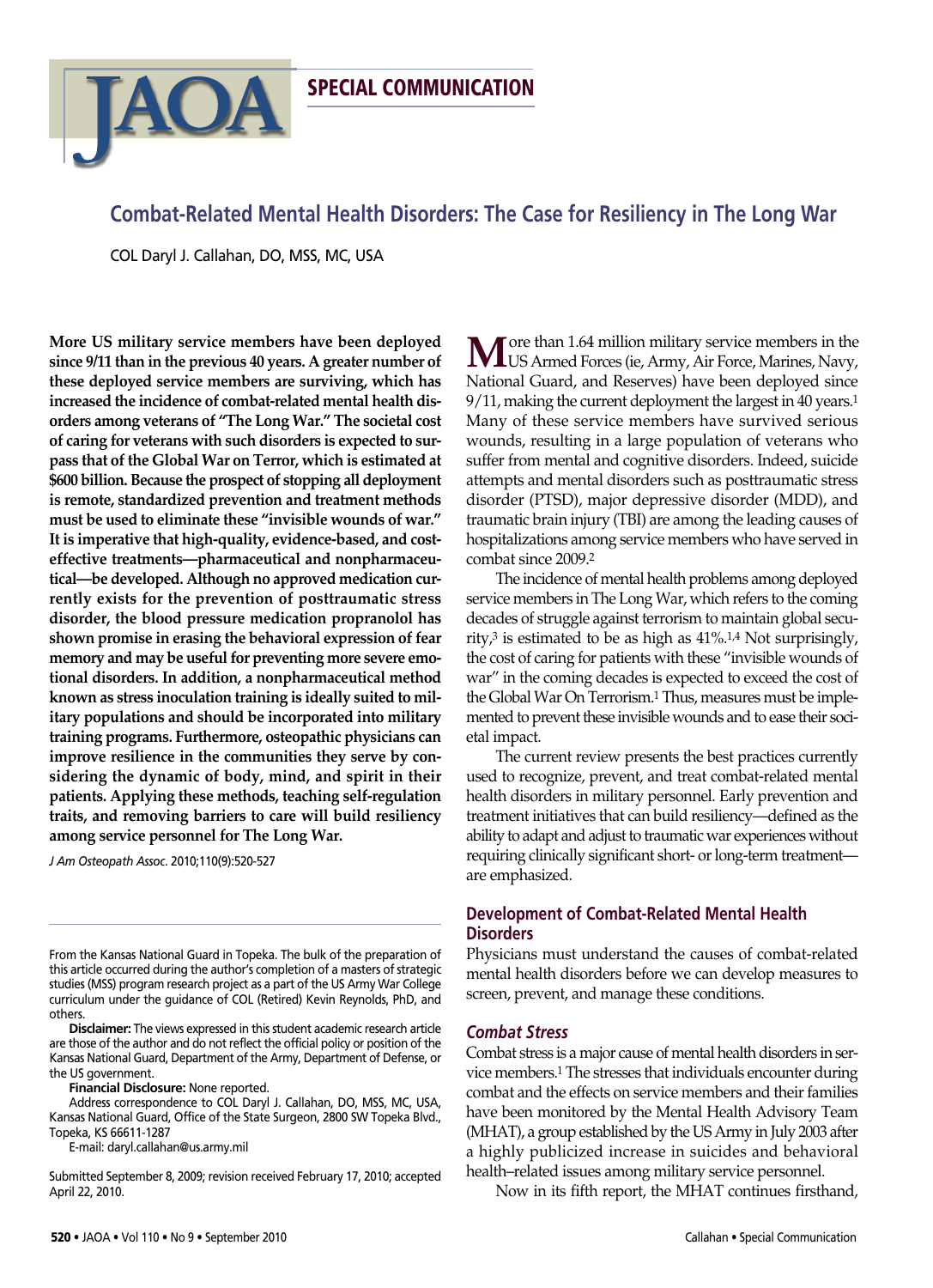onsite reporting by deploying its members to war sites (ie, Iraq and Afghanistan). The team found that combat stressors included not only the idea of killing the enemy, but also thoughts about combat experiences of a more profound nature, as listed in *Figure 1*. In addition, prolonged exposure to stress, such as that experienced during lengthy deployments, and receipt of physical combat injuries are the best predictors of developing stress disorders. Increased combat intensity, which is measured by multiple and longer deployments to a combat zone, being wounded or shot at, seeing service members injured, seeing dead bodies, and more, has also been shown to be related to incidence of mental health disorders.1 For example, in 2004, when the combat intensity was less in Afghanistan, the PTSD rate for US men and women service members was 12% in Iraq but 6% in Afghanistan.1

Combat stresses cause emotional and physical exhaustion over time, changing the way individuals think and cope with stress. When service members do not understand these changes and are not properly treated for them, they are at risk of developing a changed personality.5 The ability to cope with combat stress is an essential aspect of good mental health in service members. Thus, the distinction between performance while training and performance under stress is important, and every service member must be exposed to combat training under stress.6 Training to standards under stress in a realistic environment is a hallmark of military tactical training. Such training standards depend on the military service (ie, Army, Navy, Air Force, Marines, National Guard), deployment region (eg, Middle East, Pacific, Korea), and military occupa-

- $\square$  Seeing the destruction of homes and villages
- □ Seeing dead bodies or human remains
- ◽ Engaging in firefights or coming under small-arms fire
- ◽ Engaging in hand-to-hand combat
- ◽ Being attacked or ambushed
- ◽ Knowing someone personally who was seriously injured or killed
- $\Box$  Being directly responsible for the death of an enemy combatant
- □ Being uncertain about a redeployment date
- ◽ Not knowing the length of deployment or duration in a hostile area
- ◽ Lacking privacy or personal space
- ◽ Being wounded or injured

**Figure 1.** *Combat stressors. Source: Tanielian T, Jaycox LH, eds.* Invisible Wounds of War: Psychological and Cognitive Injuries, Their Consequences, and Services to Assist Recovery*. Santa Monica, CA: RAND Corporation; 2008:1-26.2*

tional specialty. As the ancient Japanese military saying goes, "The way is training."7

The MHAT report suggests that predeployment combat training under stress decreases the incidence of mental health disorders, though current studies are not definitive on this point.6 Service members who received resilience training reported few mental health problems on deployment as reported by MHAT V.8 Therefore, MHAT has recommended conducting a large-scale longitudinal study—encompassing predeployment, deployment, and postdeployment findings not only to screen service members at risk, but also to identify the causes of mental health disorders in those deployed.

### *Age*

Age plays a key role in both cognitive and physical health problems in service members. Indeed, such conditions are more likely to appear later in life, beginning between ages 40 and 50 years, as a result of cumulative effects. In the Vietnam War, the initial prevalence of PTSD among service members was estimated to be 15% among men and 8% among women. By comparison, the National Vietnam Veterans Readjustment Study found that 10 to 20 years after service, the lifetime prevalence of PTSD increased to 30% for men and 25% for women.9 Similarly, a long-term prospective study of World War II veterans showed a 15-year increase in mortality from physical decline after serving in combat.9 After 15 years, the mortality rates returned to normal.9 Thus, the cumulative effects of age increase the risk of mental and physical health conditions. This increase in rates of PTSD and other illnesses adds to the cost of caring for veterans.

#### **Prevalence**

Family physicians may not be aware of how widespread combat-related mental health disorders are in their patient populations. In 2008, the RAND Corporation published a monograph detailing key findings related to the societal costs of PTSD, MDD, and TBI. Of the 1.64 million service members who have been deployed to Operation Iraqi Freedom and Operation Enduring Freedom,1 many have returned without mental or cognitive injury. However, an estimated 300,000 service members have returned home with PTSD or MDD, and 320,000 with TBI.1 Some 5% of the returning service members report symptoms of all three conditions.1 By comparison, the National Institutes of Health estimates that 5.2 million Americans, or 3.6% of the population aged 18 to 54, suffer from PTSD annually.1 The majority of PTSD cases result from personal involvement in violent acts such as assaults, rape, murder, and traumatic accidents.10

In addition to the high rates of mental illness among service members returning from combat zones, evidence suggests that reserve service members and those who recently left military service have higher risks of these conditions. This population constitutes an understudied subgroup.

In summary, one-third of deployed troops can be expected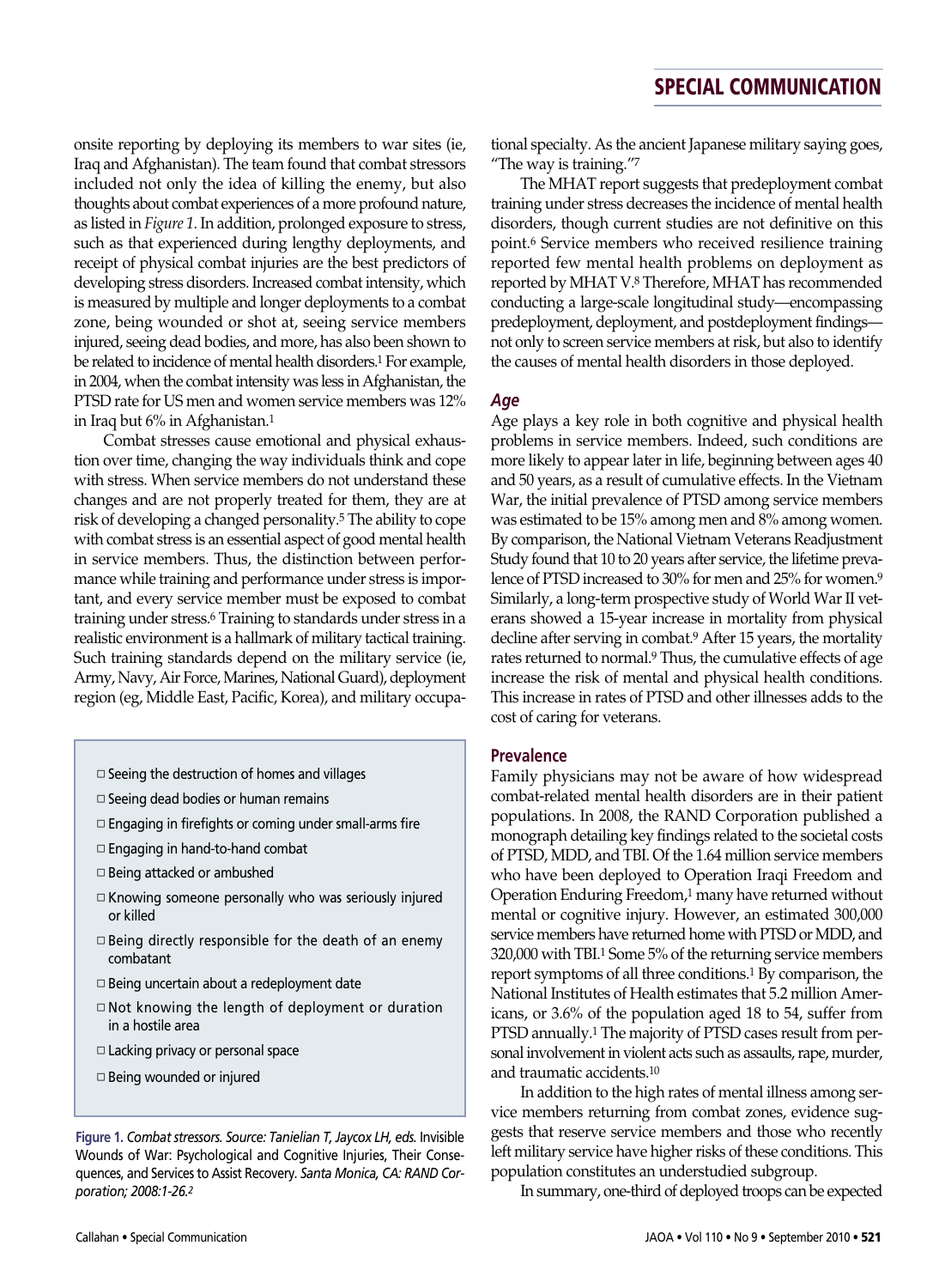| Table 1                               |
|---------------------------------------|
| <b>Cost of MDD and PTSD Treatment</b> |
| per Military Service Member           |

| Condition   | 2-Year Cost, range* |
|-------------|---------------------|
| MDD         | $$15,461 - $25,757$ |
| <b>PTSD</b> | \$5,904 - \$10,298  |
| Combined    | \$12,427 - \$16,884 |

\* Upper ranges include suicide costs. Costs were estimated using a model that projected costs incurred during a soldier's first 2 years after returning home from deployment. The higher cost range included completed suicide and the lower range is without suicide. Costs related to family strain, homelessness, substance abuse, domestic violence, and other factors not included.

**Abbreviations:** MDD, major depressive disorder; PTSD, posttraumatic stress disorder

**Source:** Tanielian T, Jaycox LH, eds. *Invisible Wounds of War: Psychological and Cognitive Injuries, Their Consequences, and Services to Assist Recovery*. Santa Monica, CA: RAND Corporation; 2008:1-26.

to develop PTSD, MDD, TBI, or any combination of the three conditions.1 Based on this estimate, associated mental and cognitive conditions are projected to total more than \$600 billion in disability payments and medical care over the lifetime of a veteran of The Long War.1,11

### **Costs**

Before considering and supporting prevention and treatment options, physicians and the public should understand the costs of combat-related mental health disorders. The RAND Corporation was able to project the cost, which varied based on productivity and improved with treatment. The \$600 billion expenditure would improve over the lifetime of veterans with effective treatment if they remained productive, paying for itself in the first 2 years after they returned from deployment.<sup>1</sup> The calculated costs include lifetime disability compensation and treatment and varied based on the effectiveness of treatments and the resulting increase in productivity (*Table 1*).1

The RAND study estimated that the savings from evidenced-based treatment for PTSD and MDD would pay for itself in 2 years (*Table 2*). These figures do not include current or potential costs stemming from family strain, homelessness, substance abuse, domestic violence, or several other factors. Thus, the actual costs associated with deployment-related cognitive and mental health conditions are likely greater than these figures.1

RAND estimates varied based on completed suicides. One estimate showed that, for each returning veteran with PTSD or MDD that is receiving evidenced-based care, the 2 year savings were \$1063 and the number of suicides declined.1 By investing in high-quality, evidenced-based care for service personnel with PTSD and MDD, it is estimated that the US military will save \$1.7 billion over a 2-year period.1 These studies collectively show that quality treatment improves productivity and saves enough money to pay for itself.

| Table 2                                                      |
|--------------------------------------------------------------|
| Two-Year Cost Reduction in Lost Productivity Associated With |
| <b>Closing Treatment Gaps</b>                                |

| 2-Year Cost Reduction<br>by % Service Members Treated |              |            |  |
|-------------------------------------------------------|--------------|------------|--|
| 30                                                    | 50           | 100        |  |
| $-$ \$25,000                                          | $-$ \$23,000 | $-$16,000$ |  |
| $-$10,000$                                            | $-$9,000$    | $-$8,000$  |  |
|                                                       |              |            |  |

**Abbreviations:** MDD, major depressive disorder; PTSD, posttraumatic stress disorder.

**Source:** Data compiled from Tanielian T, Jaycox LH, eds. *Invisible Wounds of War: Psychological and Cognitive Injuries, Their Consequences, and Services to Assist Recovery*. Santa Monica, CA: RAND Corporation; 2008:1-26.

Unfortunately, barriers to care often exist. Fifty-three percent were able to access care and only 50% found that treatment to be minimally adequate. The main concerns cited for not seeking care include concern for medical side effects, harm to career or loss of security clearance. Additional barriers to care are listed in *Figure 2*. It is interesting to note that insurance coverage was not a substantial barrier to seeking care.

#### **Screening Service Members**

Cost-effective approaches to management of combat-related mental health disorders entail the use of evidence-based treatments (as discussed above) as well as quality prevention. Thus, screening service members for mental health disorders both before and after deployment would be of great benefit, as it would ensure early detection and intervention before any existing mental health condition worsens. However, the screening process is laborious and requires many resources, and it has failed to diminish the impact of mental health issues on military readiness.1,12

The military maintains deployable personnel in a state of readiness and tracks the readiness of individuals, families, units, and the total force. Military healthcare providers spend a significant amount of time and resources determining factors that impact readiness. In spite of screening out those service members not fit for any number of reasons, including mental

- ◽ Medical adverse effects ◽ Harm career
- ◽ Security clearance
- ◽ Family issue
- ◽ Coworker issues

**Figure 2.** *Barriersto mental health care. Source: Adapted from Tanielian T, Jaycox LH, eds. Invisible Wounds of War: Psychological and Cognitive Injuries, Their Consequences, and Services to Assist Recovery. Santa Monica, CA: RAND Corporation; 2008:1-26.2*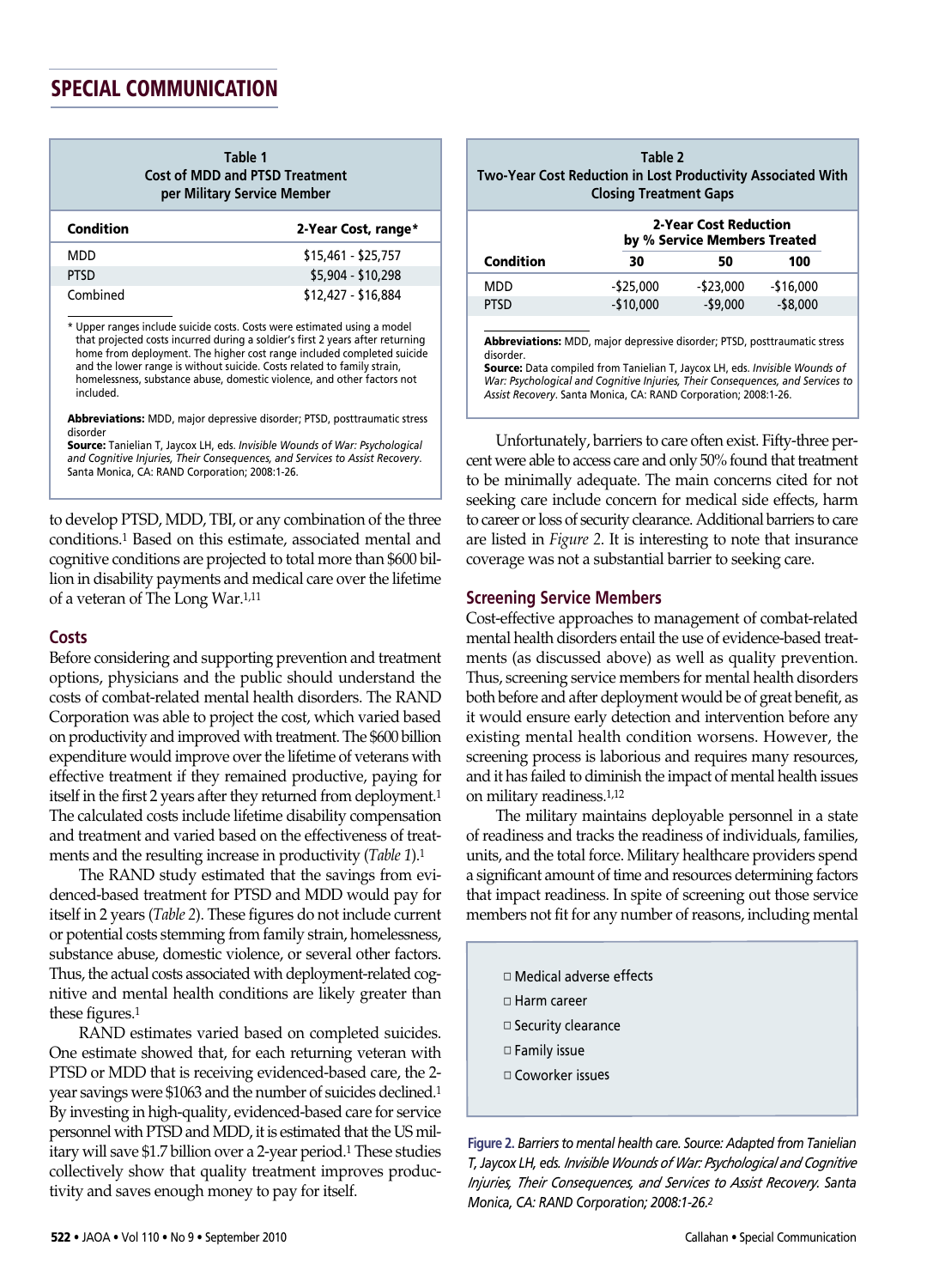health reasons, combat-related mental health disorders continue to impact readiness adversely because of multiple deployments and intensity of combat exposure. Examining the results of screening is useful in determining the scope of combatrelated mental health disorders. The need for mentally resilient service members is continuous, and incorporation of resiliency training into the military culture could ensure that such service members exist.

## **Prevention Strategies for Service Members**

Like evidence-based treatments, preventive measures can help cut the costs of combat-related mental health disorders. Primary prevention of combat-related mental and cognitive disorders would entail avoidance of the activity—an unrealistic option. Thus, risk factor reduction and early diagnosis and treatment are the best options.

## *Suicide Prevention Education*

When discussing the risk of mental health disorders among service members, it is important to mention suicide risk. The US Army is experiencing its largest number of suicides in nearly 30 years.13 This spike in suicides continues a trend, with 67 confirmed suicides in 2004 and 140 in 2008.13 When investigations are complete, the number of suicides in 2009 may have increased to 160.13

The increased suicide trend has not abated despite increased attention to the problem. In the general population, suicide is more prevalent among men, whereas nonfatal suicidal behaviors are more prevalent among women.14 The risks are higher for young adults, unmarried adults, and those with a psychiatric disorder.14 Although attempts to treat patients in the general population have increased over the past decade, the incidence has remained largely unchanged.14 Some observers may even wonder if the increase in incidence is the result of too much attention.

Not only is suicide risk higher for young adults and those with a history of family violence, including neglect and emotional abuse, it is also increased in victims of physical or sexual abuse. The risk increases when a military service member is under investigation for some wrongdoing, has a history of substance abuse, has legal or financial problems, has health or relationship problems, or has poor coping skills.14 Exposure to suicide prevention education does not increase risk of "copycat suicides."15 In fact, comprehensive prevention programs will reduce not only suicides but also "copycat suicides" and attempted suicides (eg, parasuicides and suicidal gestures).15 A reduction in suicide rates has been shown with prevention programs by restricting access to lethal means and training healthcare personnel to recognize and treat depression.<sup>14</sup> Decreasing the lethal means has decreased suicide rates by 1.5% to 23%; training programs for healthcare personnel have reduced suicides by 22% to 73%.14 Effective prevention programs exist, but unfortunately many people engaging in suicidal behavior do not receive any treatment.

A large US Air Force study15 of two cohorts, one with and one without suicide prevention education, revealed a 33% reduction in suicide risk in the former group. This degree of risk reduction is surprising, but the increased resiliency of the community in this study is equally impressive. Eleven initiatives were mandated and followed in this study to improve broad-based, community-level suicide prevention. Reductions occurred not only in suicide risk, but also in severe and moderate family violence (54% and 30%, respectively), accidental deaths (18%), and homicides (51%).15 Thus, community-level suicide-prevention efforts can increase resiliency in service members and their families.

## *Resiliency Training*

As mentioned earlier, resiliency can be defined as the ability to adapt and adjust to traumatic war experiences without requiring significant short- or long-term treatment. Many service members demonstrate the resiliency needed for a long war. In fact, two-thirds of service members return from combat without developing cognitive or mental conditions,<sup>1</sup> and many returning service members thrive and learn from their experiences. The positive effects of deployment often lead to a greater sense of self-worth; therefore, teaching resiliency skills can be an invaluable component of measures aimed at preventing combat-related mental disorders.

**Resiliency Skills and Personality Traits**—Resiliency requires multiple skills, especially empathy, adaptability, and serendipity.16 Empathy is closely associated with the "survivor personality," which can be defined as someone who survived a major event and did so through personal effort.17 Empathy is more than bouncing back from adversity; it is the skill to spot early clues and have the intuition and problemsolving ability to resolve stressful situations. Horace Walpole described serendipity as an unexpected or accidental event that leads to perceptive thoughts of wisdom; he considered serendipity a resiliency skill.16

Indeed, resiliency is more than bouncing back from adversity; it is being able to combine and apply problem-solving skills obtained through endless difficult situations to bring about unexpected opportunity.<sup>16</sup> Survivors develop inner resiliency and convert misfortune into good luck.17 These individuals thrive, not just survive. Resiliency illuminates the connection between personality and job performance under stress. If personality traits can be trained to improve resiliency, service members may benefit from such training.

For resiliency, a desirable personality trait is the ability to self-regulate, leading to better self control, goal orientation, and task motivation. Favorable cognitive traits can lead to hardiness under stress or dispositional resilience.18 People interpret stress and respond using three cognitive styles that lead to hardiness: commitment (the ability to find meaning), control (the ability to respond effectively), and challenge (the ability to see potentially life-threatening events as opportunities).18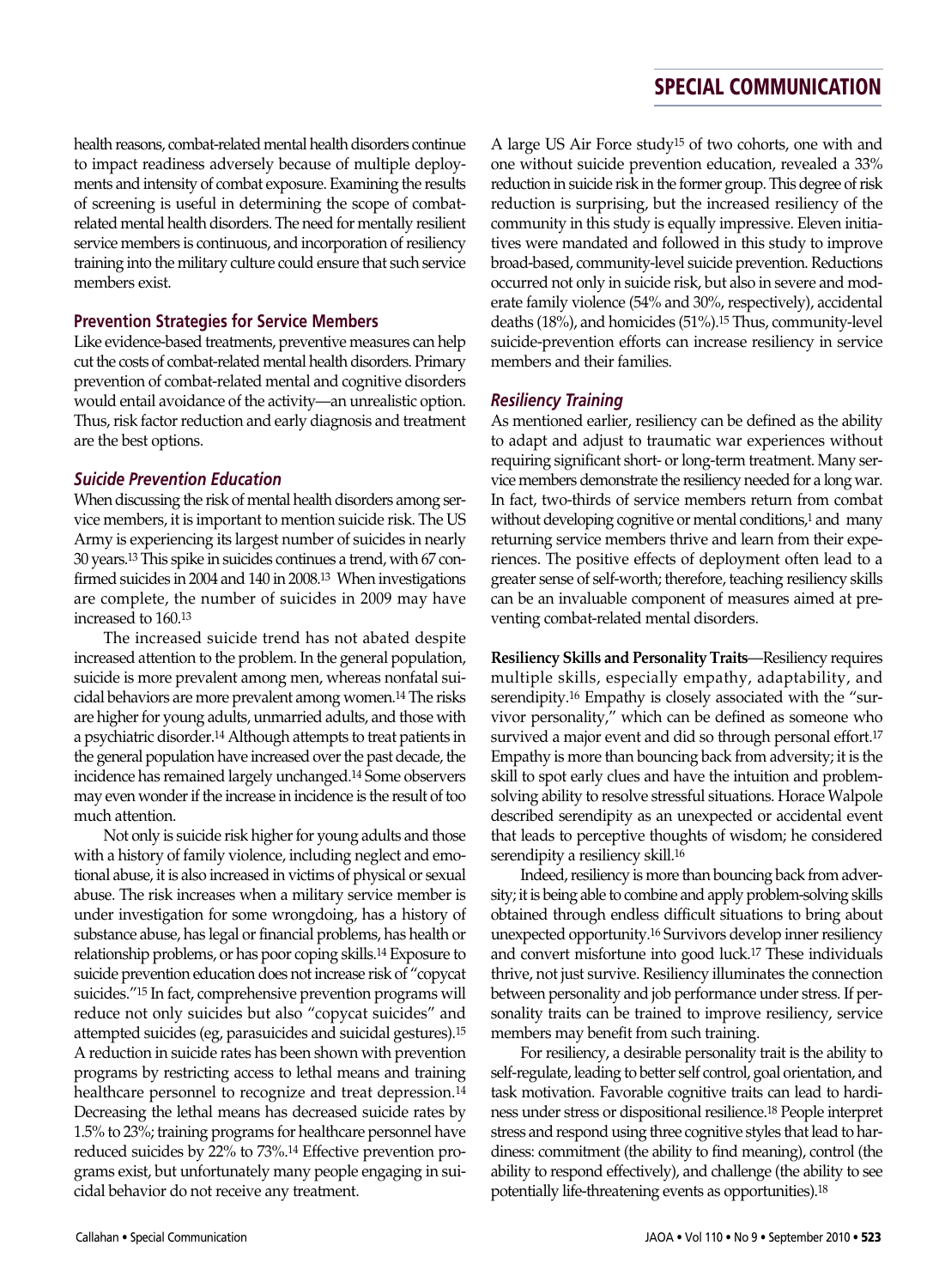The stress-CARE personality model describes cognitive, affective, and self-regulatory traits as the precursors to behavior.18 The cognitive traits are externally directed hardiness and internally directed self-evaluation. The affect trait is disposition, which can be either positive or negative. The self-regulatory traits are self-control and goal orientation. The stress-CARE model makes relatively specific predictions of job performance based on the presence of these traits.

Of the stress-CARE traits, self-regulation is particularly associated with favorable outcomes. Self-regulation is the process by which a person sets and achieves certain goals. This trait has a finite capacity and, under stress, can be analogous to a fatigued muscle that recovers with rest. Selfregulation is strengthened through repeated use,

much like muscles respond to fitness training, and it can be used to develop emotional and motivational controls.18 Emotional control is exemplified by the ability to perform in the presence of anxiety, distractions, and frustration; a lack of emotional control can lead to general anxiety and fear of failure. Motivation is the desire to perform well and master tasks that lead to competitiveness.

Leaders with self-control develop strong morals and gain the trust of followers.18 Poor self-regulation is associated with poor outcomes, such as weak self-control, poor physical stamina, less strength to stay on task, and passive responses to unpleasantness.18 Personality changes during times of stress and the ability to learn self-regulation can have a direct effect on performance-related behavior and a service member's opinion of the stressful event. Many decorated veterans return from stressful combat having learned valuable life lessons that serve them well throughout their lives. Thus, personality change can lead to positive outcomes when combined with selfregulation and hardiness.

**Example of Resiliency Training for Military Personnel**— The Kansas National Guard Resiliency Center began looking abroad to find methods of preventing combat stress. The Israeli Air Force Psychology Branch introduced members of the US Agri-Business Development Team (ADT) to stress inoculation. Members of ADT are pictured in *Figure 3* during predeployment resiliency training before a 1-year deployment to Afghanistan to assist with the local agriculture. The team members were taught to communicate under stress. After instruction, blindfolded team members had to complete tasks by relying on a "battle buddy" (*Figure 3*), effectively using coping mechanisms learned.

The Resiliency Center is a new training program under the Kansas Adjutant General's Department. It is intended as predeployment or prepatory training for wartime and disaster relief use. Not only military members will be trained, but also first responders, family members, and the community will



**Figure 3.** *Resiliency training at the Kansas National Guard Resiliency Center. Members of the Agri-Business Development Team are pictured in* predeployment resiliency *training* before *a* 1-year mission to assist with *the local agriculture in Afghanistan. After instruction, blindfolded team members had to rely on a "battle buddy" to complete tasks and therefore use coping mechanisms learned during instruction.*

gain resiliency skills. The web-based training is exportable and is being taught in several other states. The programs available include "Flash Forward" and "Life Ties—Family Resiliency Course." Additional courses that include physical hardiness with flexibility and core strengthening are being planned.

## **Treatment Strategies for Service Members** *Pharmaceuticals*

Pharmaceutical approaches to the prevention of combat-related mental disorders have only recently been explored. No medications are currently approved in the United States for the prevention or management of PTSD. Nevertheless, recent studies suggest that "off-label" administration of propranolol may be useful for prevention of PTSD, as described later in this section.

Propranolol, a beta-blocker developed in the late 1950s,<sup>19</sup> has long been used to control heart rate, anxiety, and hypertension. However, most providers avoid prescribing propranolol as a hypertension treatment because it crosses the bloodbrain barrier and causes central nervous system (CNS) symptoms. This knowledge was used to develop other betablockers with chemical structures that precluded crossing of the blood-brain barrier and, therefore, failed to elicit the CNS effects of propranolol. Studies have analyzed the efficacy of the CNS effects of propranolol in treating patients with acute stages of PTSD by describing the brain pathways through the amygdala.

Symptoms of PTSD are closely associated with the fear circuitry of the brain. Traumatic events are followed by an immediate release of catecholamines (eg, adrenaline). Adrenaline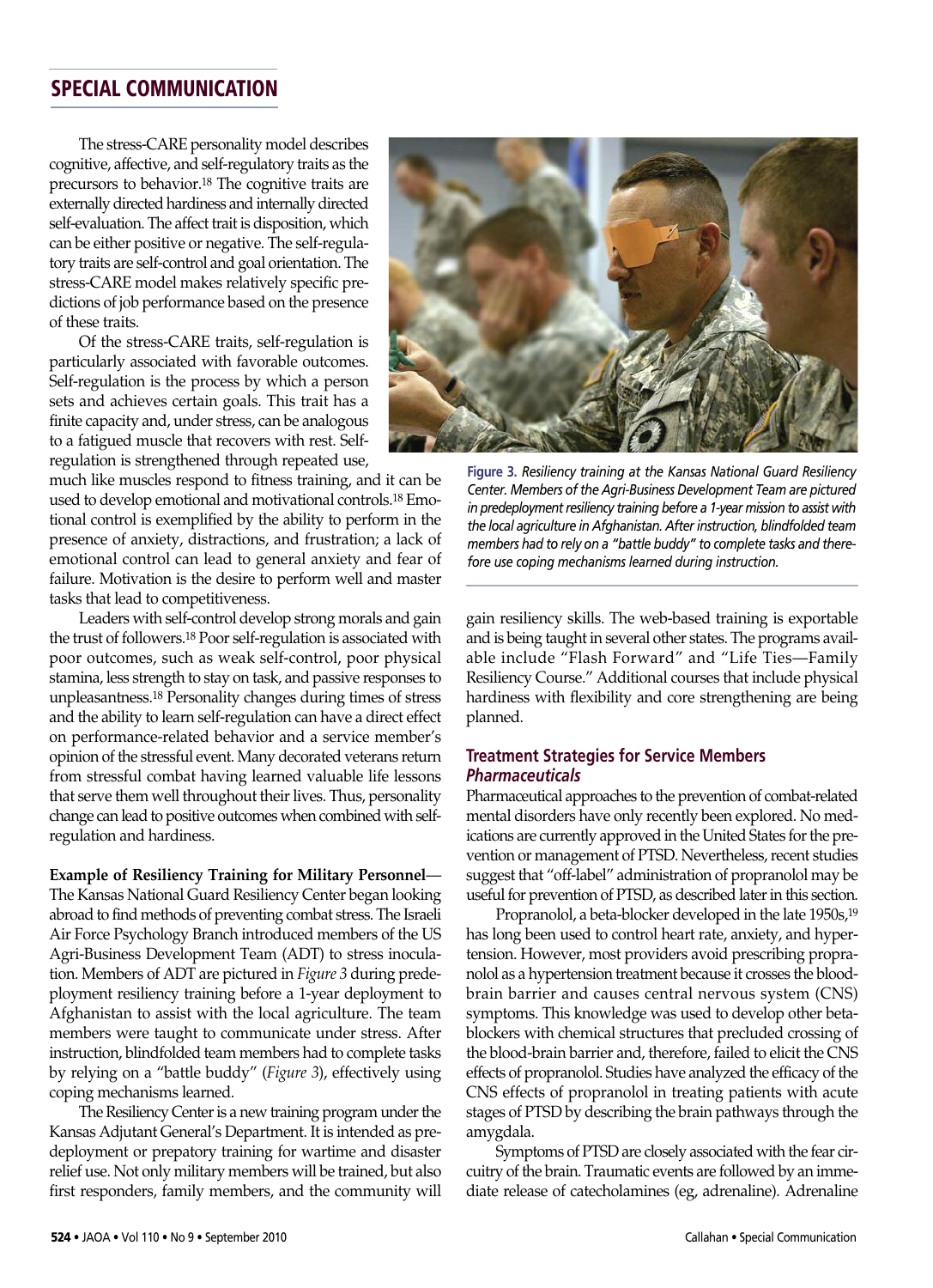release facilitates a paniclike state and the activation of the amygdala. The amygdala is a deeply positioned, almondsized structure present in each hemisphere of the brain. Studies involving stimulation of the amygdala have deepened our understanding of anxiety, fear, phobia, memory recall, and fear conditioning. The basolateral nucleus of the amygdala, in particular, is involved in fear conditioning and emotional arousal. At the time of a traumatic event, the release of adrenalin serves to strengthen memory consolidation, and this is mediated by the amygdala.

The ability to remember fearful events is most likely an evolutionary advantage. However, excessively fearful events increase the release of adrenalin, and adaptive emotional memory and arousal can lead to PTSD symptoms. In addition, prolonged exposure to fear can result in tachycardia and hypervigilance, potentially resulting in an increased risk for PTSD.

Once made, a fearful memory lasts forever and can create substantial emotional disorders that make finding a long-term cure difficult. However, evidence20 suggests that propranolol may prevent fear memories by blocking the effects of memory enhancement in the amygdala.

Propranolol is effective in the treatment of survivors who present with acute stress-related rapid heart rates and hyperarousal.21 Researchers postulate that an excess of adrenaline improves memory consolidation and induces fear conditioning, leading to PTSD.21,22 Another study has revealed that administration of propranolol soon after a traumatic event has preventive effects.<sup>22</sup> Therefore, propranolol is useful for mitigating, if not preventing, PTSD.

Kindt and colleagues<sup>23</sup> have shown that administration of propranolol before an emotional memory is consolidated erases the behavioral expression of the fear memory within 24 hours of initial treatment and possibly prevents emotional disorders. Propranolol does not induce amnesia, nor does it effect declarative memory, which is dependent upon the hippocampus. Thus, management of fear memories with propranolol may prove to be effective for the treatment of acute stress and the prevention of PTSD.

Although erasing memories is arguably unethical, the apparent effectiveness of propranolol, as shown in limited studies,22,23 and its unique ability to circumvent the onset of amnesia make it a model drug for the treatment of PTSD. Accordingly, propranolol is recommended in the Veterans Administration/Department of Defense (VA/DoD) Clinical Practice Guidelines for PTSD.24

#### *Stress Inoculation Training*

Stress inoculation training, developed by Donald Meichenbaum, PhD, is a form of cognitive-behavioral therapy that involves gradually exposing a patient to small amounts of stress in an educational and treatment setting.25 Through such exposure, an individual develops preparedness for stressful situations and increased resilience. This process enhances attitudinal inoculation with each exposure and arouses coping mechanisms that protect people in more stressful situations.

Stress inoculation training is performed in three overlapping phases: (1) educational, (2) skills acquisition and consolidation, and (3) final application and follow-through.25 These three phases are general guidelines, and their implementation varies with the type of stressor addressed and the coping abilities of the patient. Primary care providers should collaborate with counselors trained in cognitive behavioral training, such as social workers and psychologists, when considering if a patient should be provided the stress inoculation training.

Establishing rapport between the trainee and trainer begins the educational phase, or the "initial conceptual education phase," of stress inoculation training. Establishing trust is critical to enhancing the skills taught throughout all phases.25 Discovery and nurturing are involved throughout this process, in which the trainer uses thought-provoking questions to stimulate the development of ownership by the trainee.

The second phase, acquiring and consolidating coping skills, includes the development of coping mechanisms via skills the trainee already has.25 In a clinical setting, the skills training includes teaching intra- and interpersonal coping mechanisms.

The third phase, final application and follow-through, includes the demonstration of coping skills on a graduated basis (ie, following theories of inoculation), with an emphasis on relapse prevention.25 Role-playing, imagery, and graded exposure to stressors are some of the methods used.

The components of stress inoculation training can help service members understand that stress is not abnormal; rather, it is a normal reaction to an abnormal situation.25 Normal coping mechanisms taught include intrusive thoughts of denial, which are normally broken down into smaller doses of stress to make them easier to handle. Abnormal adaptive behavior may lead to cyclic behavior that leads to overemployment. For example, increased vigilance while on sentry duty is a normal coping mechanism when in a combat environment. On the other hand, vigilance in scanning overpasses and alleys upon returning home becomes hypervigilance, which is an abnormal behavior. Indeed, unintentional use of coping mechanisms can lead to brooding, avoidance, and mendacious thinking, but suppression of these intrusive thoughts can be taught in small increments.

Stress inoculation training gives service members skills to reduce the unintentional use of such ineffective coping mechanisms. It also imparts the ability to master coping mechanisms for many different stressful situations. Thus, stress inoculation training methods can be used to treat diverse conditions ranging from social anxieties (eg, fear of testing or public speaking) to issues that are more complex (eg, victims of abuse, prisoners of war, and combat veterans with PTSD). Many types of stress disorders have been successfully managed with these methods and may be ideal for military and community application.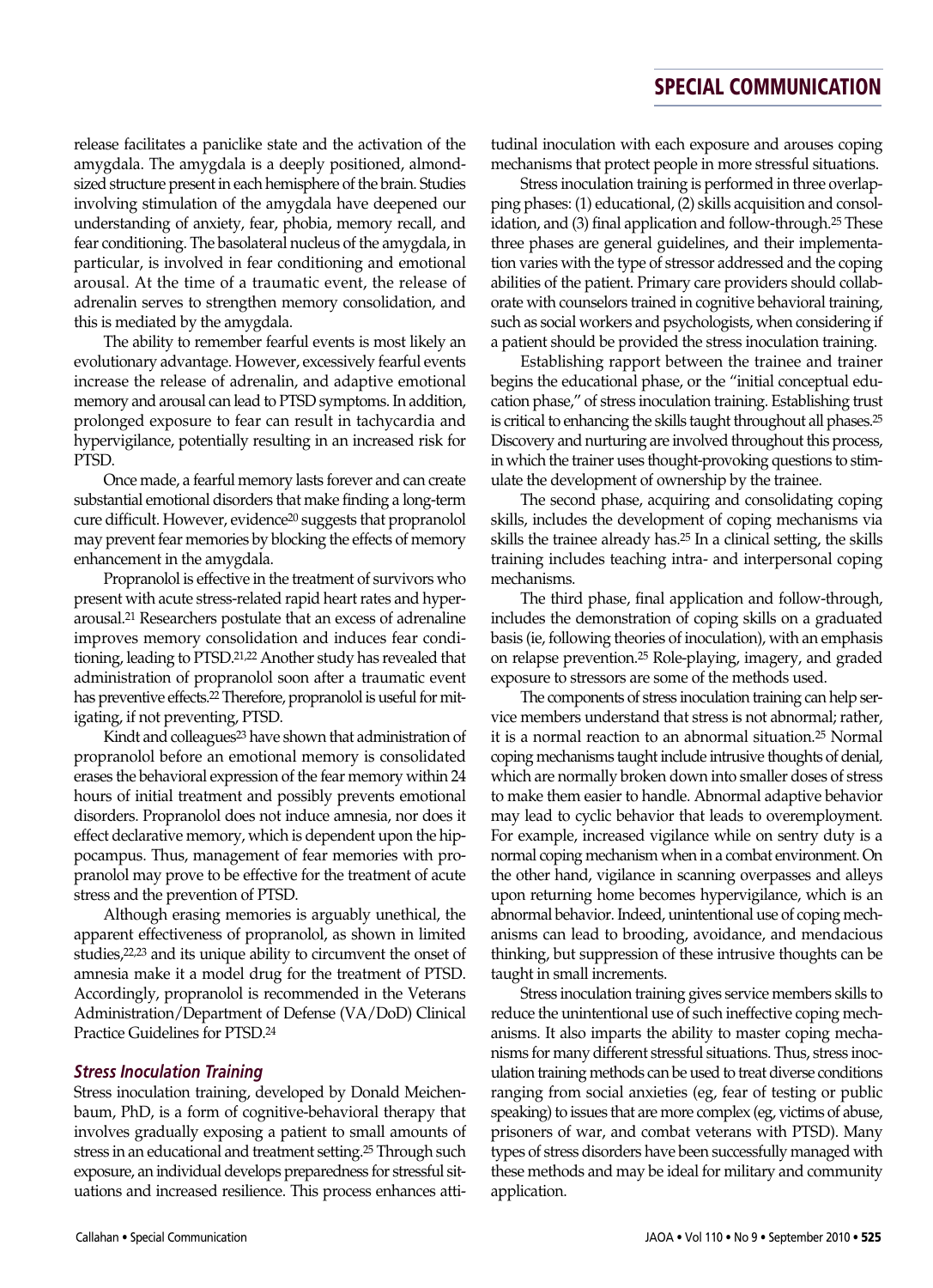### *The Difference a DO Makes*

Pharmacotherapy and the psychosocial methods discussed here should be used in a comprehensive approach to patient care that includes acknowledgment of the potential adverse effects of such treatment. Patient monitoring is essential and best done by the primary care providers that treat the patients regularly.

Osteopathic manipulative treatment has not been studied for effectiveness in PTSD prevention or treatment. However, osteopathic principles and practice emphasize the role osteopathic physicians play in the endeavor to return a patient's body to normal function. Indeed, the basic tenets of osteopathic medicine state that the patient is "the product of dynamic interaction between body, mind, and spirit" and that "[a]n inherent property of this dynamic interaction is the capacity of the individual for the maintenance of health and recovery from disease."26 An opportunity exists for osteopathic physicians to improve the rates of recovery from, and prevention of, mental health disorders such as PTSD in the great number of US military service members deployed during The Long War.

### **Prevention and Treatment at the Community Level**

Although prevention and treatment are valuable for the individual service member, the benefits of these techniques are enhanced when incorporated at the community level. Israeli communities provide an excellent example of this concept. Israelis emphasize prevention and resiliency training not only as part of military training, but also in community mental health programs. In Israel, communities under stress have developed resiliency centers, in which resiliency counselors teach community PTSD prevention at three levels: individual, community, and leadership.27 Individuals in all three levels are taught self-regulation techniques and SIT.28

Traits that lead to self-regulation during combat (as discussed in relation to the stress-CARE model) are outside the scope of most civilian tasks; individuals acquire these skills only after joining the military and receiving training. A civil-military gap may develop if the same type of training is not available to the community. It appears that community-level training has multiple advantages. It maximizes social bonding and increases group cohesion, leading to better esprit de corps and resiliency within the group. The resilient community can, in turn, provide a support structure for its individual members as well as for the soldiers it sends to war, ultimately mitigating costs by increasing community productivity.

One example of a functioning community-level program is the Kansas National Guard Resiliency Center and its Flash Forward program. This resiliency instruction program focuses on pre-deployment preparedness and incorporates training developed by the Israeli military. A unique feature of this program is "Warfighter Diaries," a social networking site that allows military service members and their families to post and review information about themselves and resiliency issues

they are facing. For the URL of this site and other resiliency Web sites see *Figure 4*.

Research on the effectiveness of such community programs is in its infancy. The Israel Ministry of Defense (MOD) rehabilitation department has tracked PTSD and found a diagnosis rate of 10% among its veterans, with 71% of these individuals still married after their service term has ended.4 By comparison, approximately 25% of US veterans have PTSD (15%-41%, depending on inclusion criteria and samplings), with only 36% of them still married after service.4

The Israel MOD rehabilitation department also studied the effectiveness of PTSD treatment using clinical practice guidelines and standard questionnaire methods. Treatments were conducted according to clinical practice guidelines similar to the VA/DoD guidelines and included cognitive-behavioral therapy methods and, when appropriate, psychopharmacology.4 The study conducted by the MOD rehabilitation department included 6000 veterans (50% with known PTSD and 50% in a 2-year cognitive treatment plan), 1000 of whom were in treatment at any given time.4 Responses to PTSD therapy were similar to responses by US veterans, revealing that 35% improved, 38% did not change, and 27% got worse.4 Implementation of early pharmaceutical (eg, propranolol) management would likely yield even greater improvements in these outcomes.

### **Conclusion**

Treatment of combat-related mental health disorders is expected to cost \$600 billion in lifetime of care and disability payments to veterans.1,11 Moreover, available treatments have not yet reached the desired level of effectiveness. Providing quality treatment that service members are willing to undergo has the potential to narrow gaps in care and result in productivity gains that will pay for the cost of treatment. Effective treatment will also yield benefits by building resiliency in service members and the communities that support them. Imple-

- ◽ War Fighter Diaries: http://www.warfighter diaries.com
- ◽ US Department of Veterans Affairs: http://www.ptsd .va.gov
- ◽ Defense Centers of Excellence: http://www.dcoe .health.mil
- ◽ US Army, Comprehensive Soldier Fitness: http://www .army.mil/csf/
- ◽ US Surgeon General, *Mental Health: A Report of the Surgeon General*: http://www.surgeongeneral.gov /library/mentalhealth

**Figure 4.** *Web site sources on resiliency for military service members and their families.*